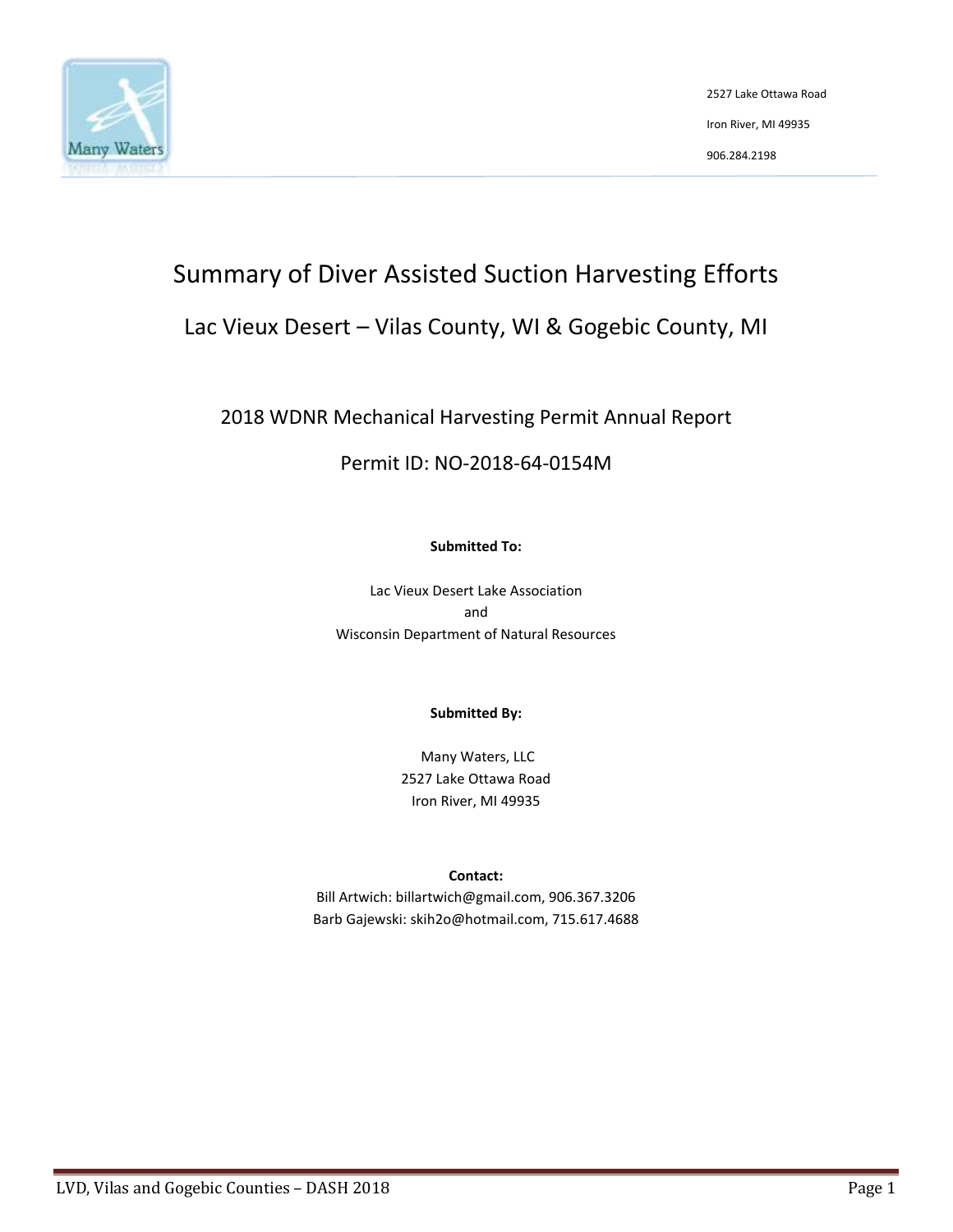## **Introduction**

The Lac Vieux Desert Lake Association solicited the services of Many Waters, LLC to use Diver Assisted Suction Harvesting (DASH) to manage for Eurasian watermilfoil (EWM) on Lac Vieux Desert, located in Vilas County Wisconsin and Gogebic County Michigan. DASH is a mechanical process and requires a mechanical harvesting permit (Form 3200-113 (R 3/04)) from the Wisconsin Department of Natural Resources (WDNR). 2018 WDNR Permit ID number is NO-2018-64-0154M.

### **Dive Methods**

While using DASH, a diver typically will begin by locating the invasive plant such as Eurasian watermiloil plant from the surface, and then descend next to the plant while simultaneously lowering the nozzle. Divers works along the bottom by using fin pivots, kneeling on the bottom or hovering above the bottom at a distance where the root mass of the plant is within hands reach. The diver will either feed the top of the plant into the hose first and then uproot the plant or uproot the plant and feed it root wad first into the hose. It is very important that the diver shake as much sediment from the root wad before getting the root wad near the nozzle. Shaking the root wad away from the nozzle helps maintain visibility for the diver and minimizes debris and sediment in the holding bins. As plants are fed into the nozzle, the diver carefully observes for possible fragments. Fragments are caught by hand and fed into the nozzle.

Work sites that have dense monotypic beds of EWM, the initial DASH efforts are quite simple. The diver will descend adjacent to the bed and begin hand pulling or harvesting systematically across the bed to dismantle the bed. Once the majority of the bed is removed, a more systematic approach follows to target remaining clustered, scattered or outlier plants in the work site. As part of our method for covering a work area while using DASH (or divers alone), a grid pattern is used. A diver will start at either the port or starboard side of the boat and work to and from the boat perpendicular to the direction the boat is facing. For example, with the boat facing north and the diver starting on the port side, the diver begins by heading west. The diver will continue to work perpendicular to the boat until reaching the end of the suction hose. The diver then works back to the boat on a new transect line. Distance between each transect is dictated by visibility, density of EWM, and obstructions. This process is repeated on the opposite side and in front of the boat. Depending on the site, once the diver has adequately covered the area, which the suction hose can reach, they will signal the deckhand to let out more anchor line or determine that the boat needs re-positioning.

Once plants reach the surface, a hose dispenses the plant material into a series of screened bins located on the deck of the boat. These bins capture plants and allow water to drain out back into the lake. Plants on deck are sorted into two categories: the targeted invasive plant and native vegetation. A wet weight of both the invasive plant and all native species combined is taken. Plants are placed in sealable containers or bags for transport to the dumping site. The dumping site is a pre-determined site upland, away from any water body.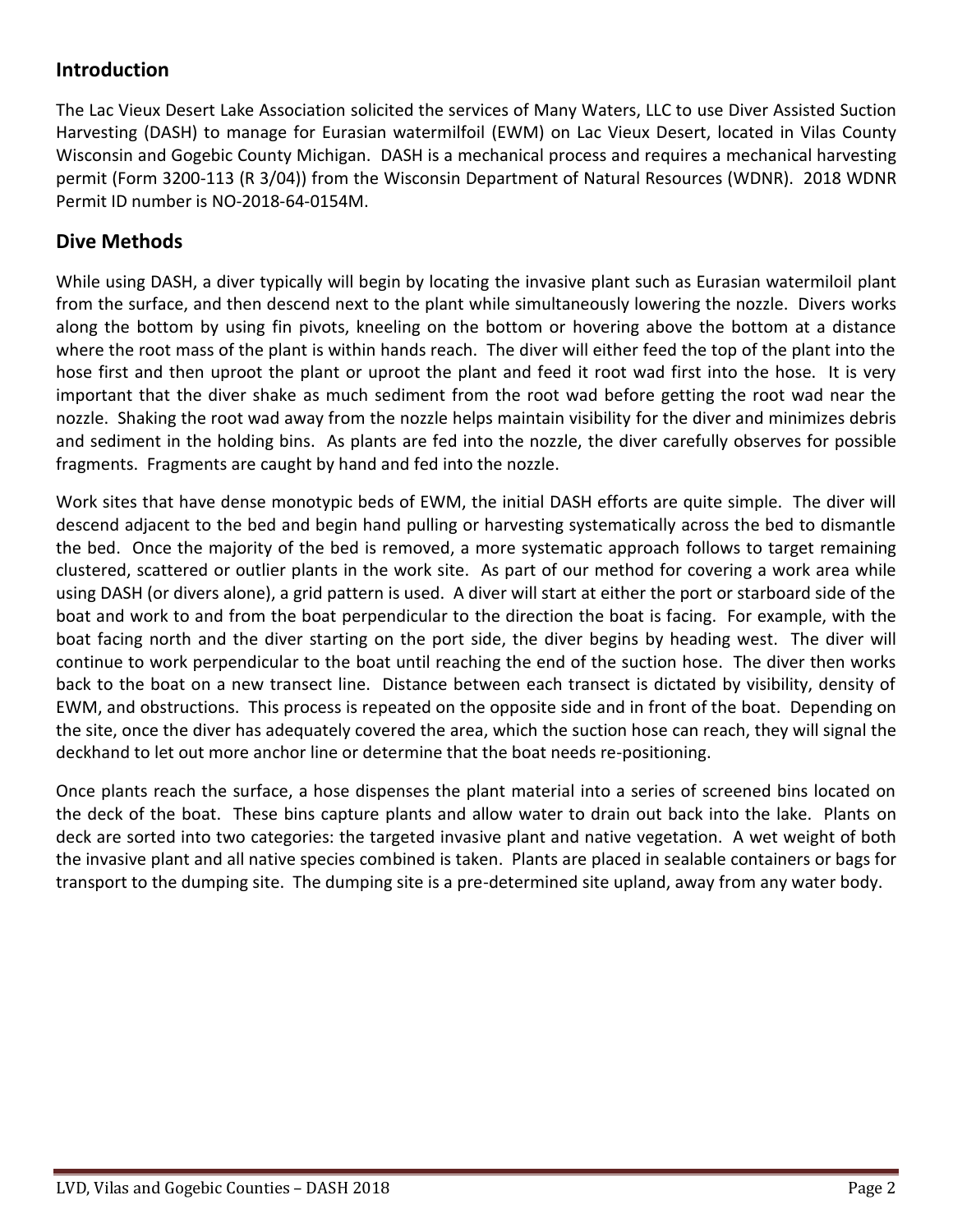

 $\sim$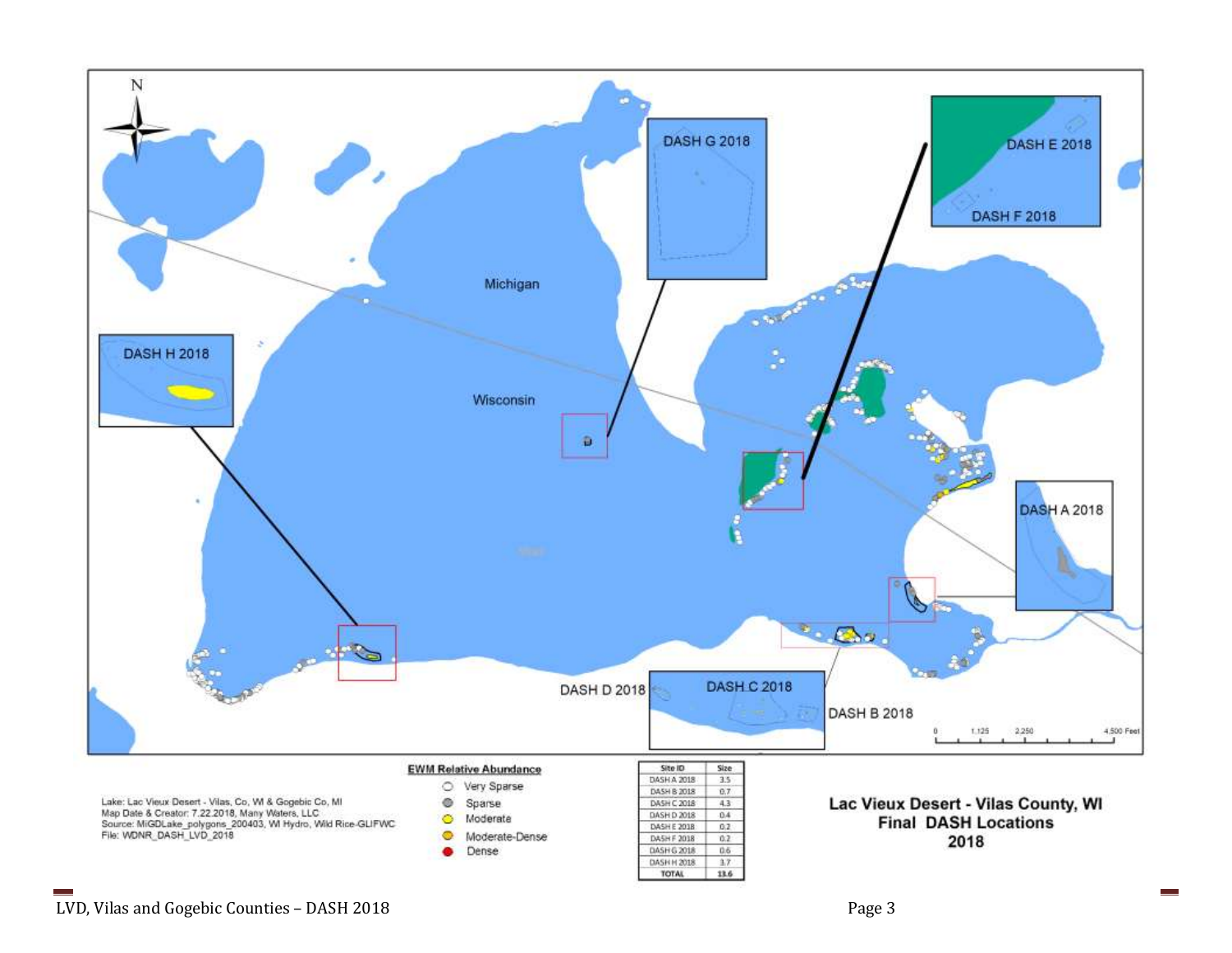

Е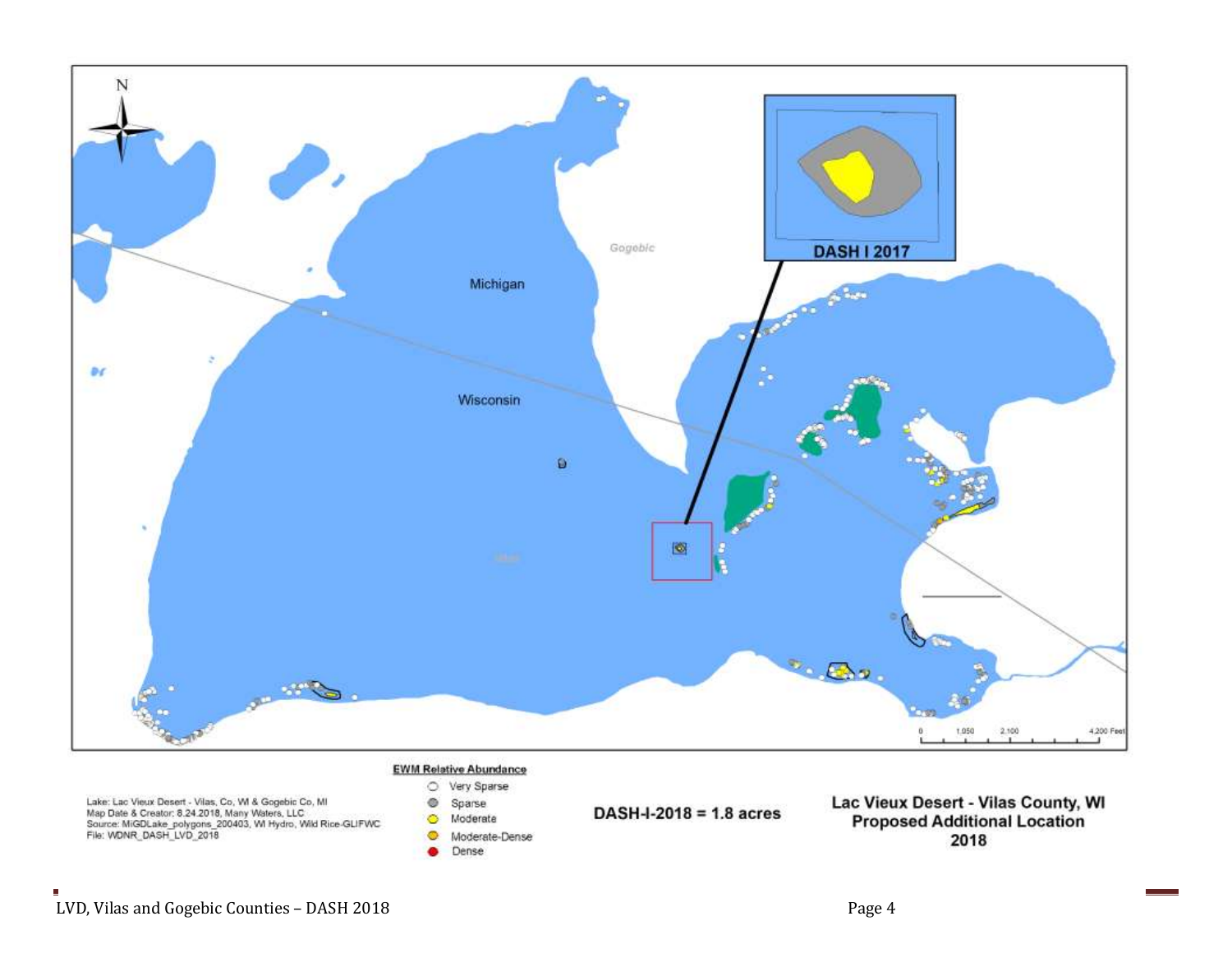## **Summary**

### **Table 1:** Daily Summary of DASH Efforts

| <b>Date</b> | Location | <b>Size</b><br>(acres) | Lat (NAD 83) | <b>DASH Boat Location</b><br>Long (NAD 83) | <b>Dive Time</b><br>(hrs) | <b>EWM</b><br>$(lbs*)$ | <b>Native</b><br>$(Ibs^*)$ | %<br>Incidental<br><b>Native</b><br><b>Species</b><br><b>Harvest</b> | Total (lbs*) |
|-------------|----------|------------------------|--------------|--------------------------------------------|---------------------------|------------------------|----------------------------|----------------------------------------------------------------------|--------------|
| 9/11/2018   | DASH D   | 0.4                    | 46.12527     | 89.09127                                   | 4.25                      | 29.0                   | 2.0                        | $(lbs*)$<br>7%                                                       | 31.0         |
|             |          |                        | 46.12519     | 89.09069                                   |                           | 98.0                   | 2.0                        | 2%                                                                   | 100.0        |
| 9/12/2018   | DASH C   | 4.3                    | 46.12493     | 89.08786                                   | 4.00                      | 74.0                   | 1.5                        | 2%                                                                   | 75.5         |
| 9/13/2018   | DASH C   | 4.3                    | 46.12499     | 89.08744                                   | 3.00                      | 157.0                  | 4.0                        | 3%                                                                   | 161.0        |
|             |          |                        |              |                                            | 7.00                      | 358.0                  | 9.5                        | (ave) 3%                                                             | 367.5        |

\* wet weight